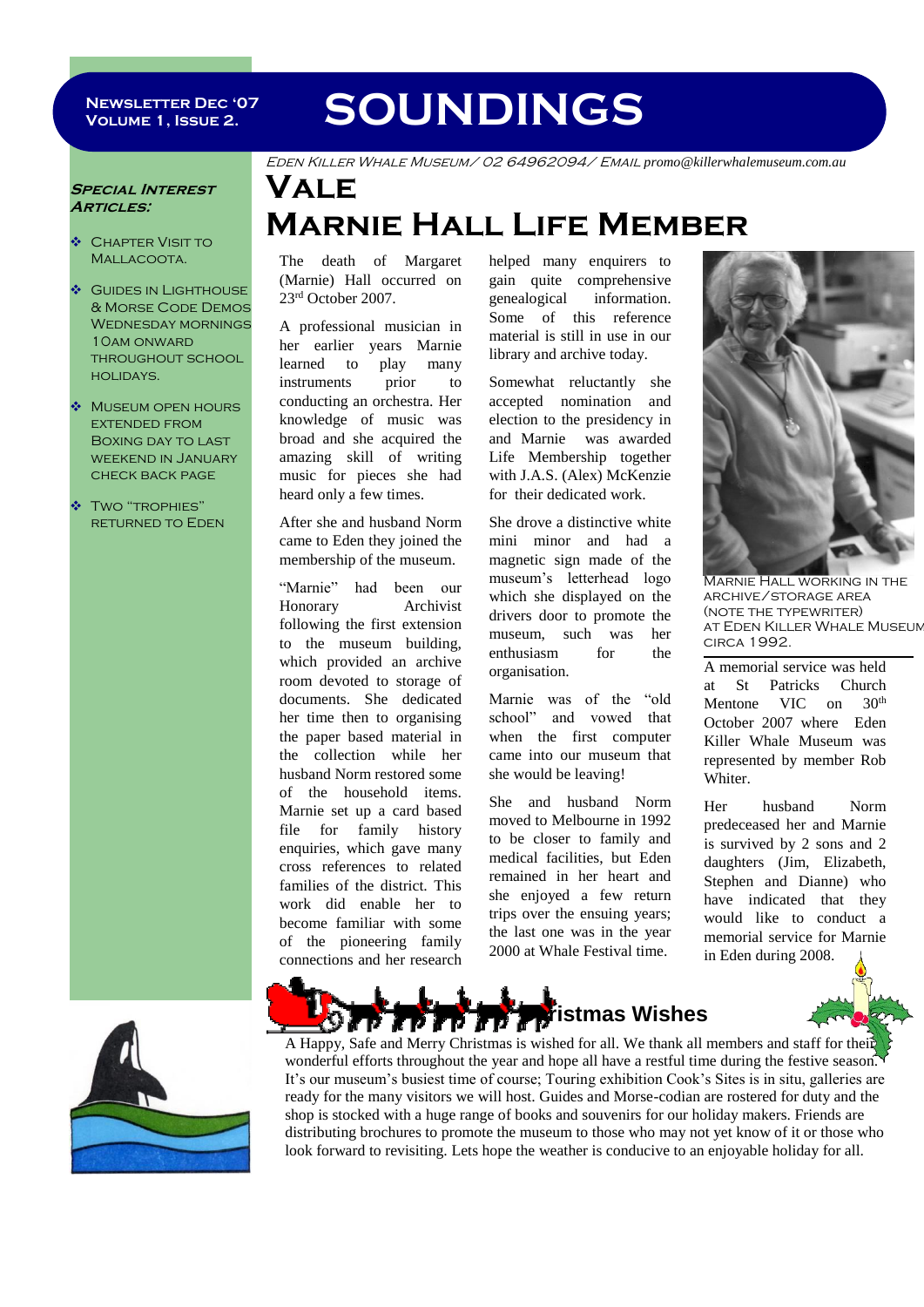### **Chapter Meeting in Mallacoota a First**



**Above Right.** Chapter members alighting from ferry Loch Ard at Spotted Dog Mine Mallacoota Lakes and **Left.** In the Bunker Museum, Mallacoota Airfield.

*…. President from Bega Pioneer Museum, Warren Davis, handed over to Eden Museum members the silver cup*..

The South East Chapter of Museums Australia met in Mallacoota for the first time on 17th November '07. Visits had been made to this area before but this was the first time the meeting had actually been held there.

On a very warm Saturday we were treated to a welcome morning tea on arrival and then taken to the World War 2 bunker, out by the airfield, which is the site of their museum. Historical Society member Lindsay Carter was on duty there to welcome us. Everyone had a good opportunity to inspect the bunker which is a shared facility. Some considerable maintenance work has been done on the interior of the building to improve the atmosphere for their collection.

The contents of the bunker includes military memorabilia which the RSL branch have collected and then the Historical Society's collection comprised of items photographs etc. depicting highlights of the history of Mallacoota including such topics as Gabo Island, fishing and abalone industries pioneering families and of course the airfield and wartime.

The meeting was held back at the MIVA MIVA Centre after lunch and each member group of the chapter gave their reports.

President from Bega Pioneer Museum, Warren Davis, handed over to Eden Museum members the silver cup recently deaccessioned from their collection. This cup is engraved as follows:

AUSTRALIA'S 150th Anniversary EDEN 18/3/38 an indication of the celebrations held Nation wide, 150 years after European settlement of Australia.

Those who stayed overnight were given a guided walk along the waterfront later in the day and enjoyed a 3 hour cruise on the lake the next morning with a guided tour to the Spotted Dog Gold Mine or an historic cemetery from a quiet corner of the lake, where our "ferry" MV Loch Ard stopped over for cuppa time.

Members are grateful to Mallacoota H/S for their wonderful hospitality (lovely to see Mollie Corthorn at 90 still being involved)

### **Lighthouse Guides During Holiday Season**

After a meeting of the museum guides in November several guides have offered their time to maintain lighthouse guiding on Wednesdays from 10am to 12md, starting on Boxing Day and continuing until the

end of the school holidays This will be a first for EKWM and pamphlets are being produced to promote this together with Phil's Morse Code demonstrations. We will see if the visitation is affected positively and if

so depending on availability of guides we may be able to extend the effort to other times/ other holidays/ other days of the week. This is a good start and we hope promotion will bring good results in visitation.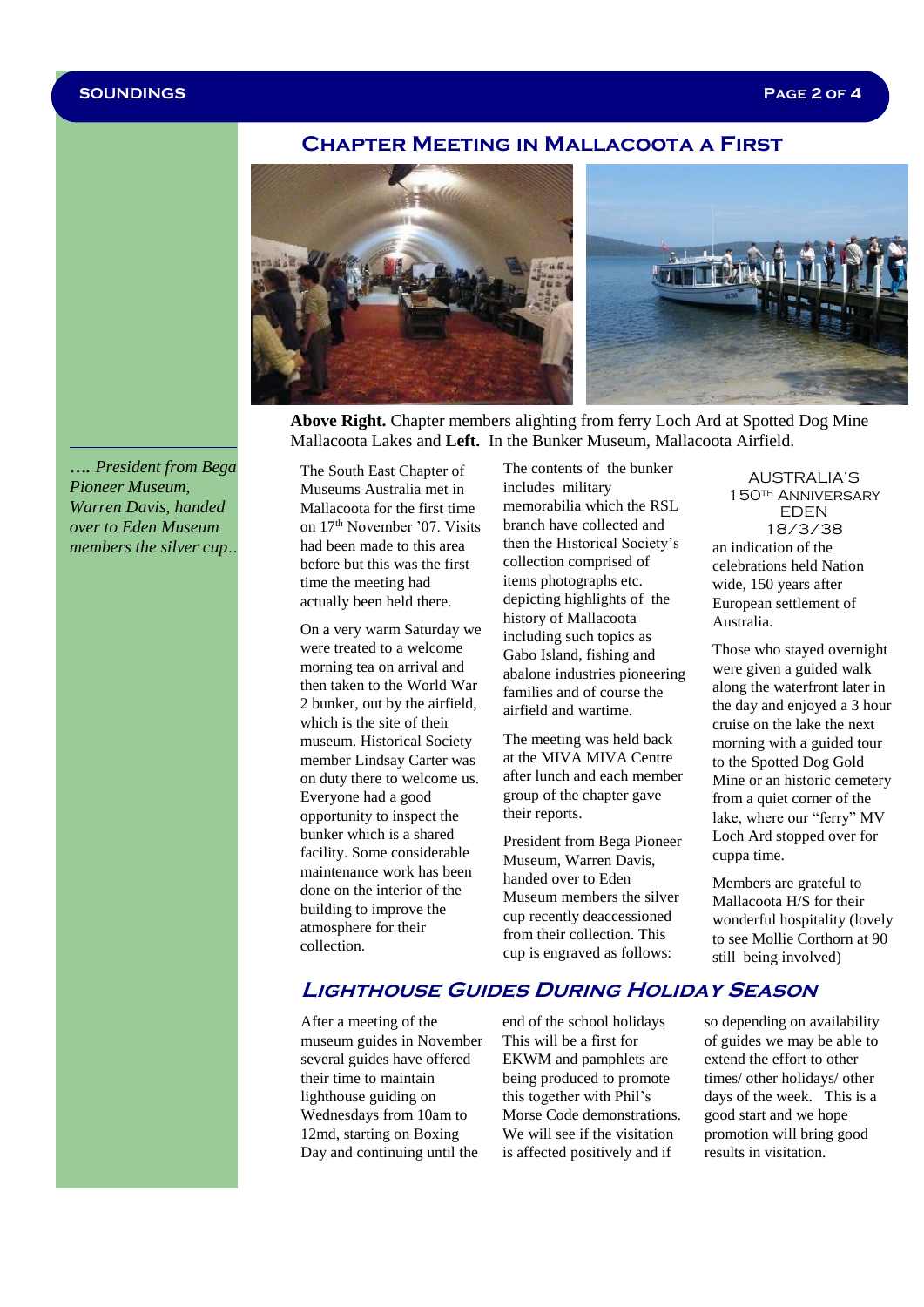## **Morsecodian Activities.December 2007**

It is very encouraging to be now well and truly settled into the new operating position. It is a credit to Wally and Stephanie and particularly Jody, for creating such a wonderful exhibit, which is receiving good response from our visitors.

The acquisition of, some additional artifacts, have greatly enhanced the display and we acknowledge the assistance of the Telstra Museum at Bankstown and the Bendigo Morsecodians. We appreciate their continued support.

Visitor response has been good, with a lot of interest being shown both in the

static and active displays, by young and old alike.

Traffic figures are encouraging, with over 500 messages handled during the period July to November.

The Eden Whale Festival attracted good crowds, at the wharf area, however, the wet weather and some setting up problems limited our exposure to traffic flow. We did however connect with the Jacaranda Festival at Grafton and exchanged a total of 88 messages during the period prior to the complete "washout" on Sunday.

With Tom Collins, from Sydney, who came down to assist, we did however enjoy our involvement with the Festival and I thank Tom for his support.

A special thanks must go to Adrian Sandrey, who provided free accommodation for Tom for five nights at the great Southern Inn.

**Phil McGrath Resident Morsecodian.**

## **COOK'S SITES with us over Christmas**

Make sure you get to see our latest touring exhibition "Cook's Sites" touring from the Historic Houses Trust. This exhibition will be at EKWM until February 2008 and is quite different from anything we have seen.

Collection Manager Jody White and Exhibition Director Stephanie Rawlings with the assistance of Wally Rawlings have done a mighty job mounting this extensive exhibition

Cook's Sites documents the places Cook came from that shaped his own life and that of the British 18th century maritime world. It also takes us on a tour of Cook's 'discoveries', from the



landing site at Kurnell on the south shore of Botany Bay to the sites of Cook's encounters with Polynesian peoples in Tahiti, Hawaii, and New Zealand. Some places have been transformed by tourism and development, others have scarcely changed since Cook's visits.